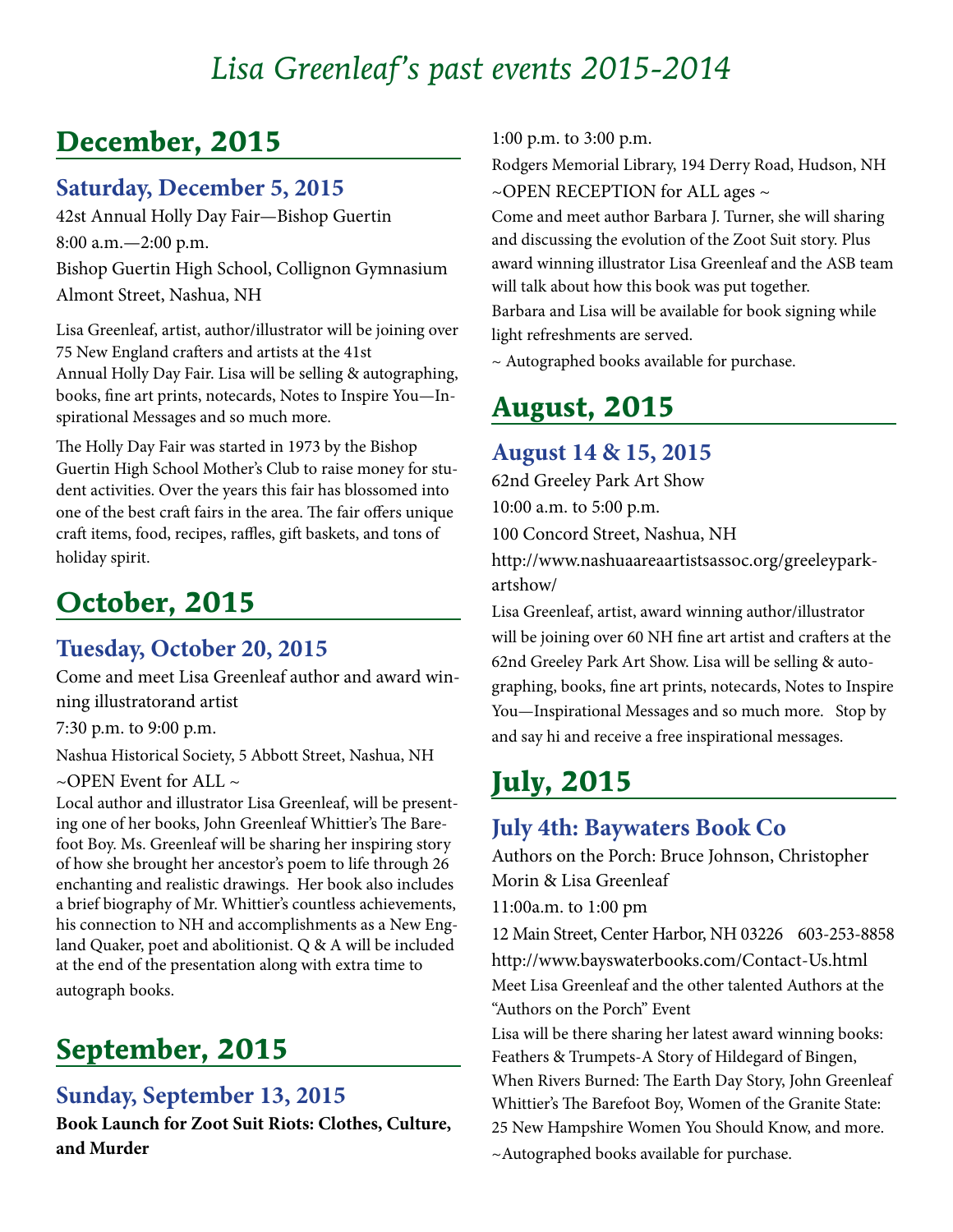# **April, 2015**

## **April 22, 2015: Sunset Heights School, Nashua, NH**

Grade 4, present to 80 students (closed event) "Discover the Artist, Writer and Designer in You" Lisa Greenleaf will share her experiences as an artist, writer, and designer. Lisa will explain where her ideas come from and how she begins her creative process with drawing and writing. She will share childhood stories, anecdotes and struggles that she encountered as a writer, artist and musician. Lisa will display some of her childhood art, plus share her current portfolio of sketches, manuscripts, fine art and published books. She will bring her ukulele along for a sing-a-long! Throughout her program, Lisa's excitement and enthusiasm will help motivate and inspire students to ignite their potential. Q & A will be included at the end of the presentation. Extra time will be provided at the end to autograph books for students and teachers.

# **December, 2014**

### **December 4:** *Local Author Night at Nashua Library*

7:00—8:30 p.m. FREE EVENT Nashua Public Library, Image Gallery 2 Court Street, Nashua, NH 03060 • Refreshments will be served.

**The Nashua Public Library** presents *Local Author Night at the Nashua Library*. **Lisa Greenleaf,** Author & Illustrator and 50 other writer will be on hand in the library's Image Gallery, selling and signing their books. Attendees will be able to talk to them individually about their books and how they came to be published.

This is a perfect opportunity to do some holiday shopping for the booklovers on your list. The topics of the nonfiction authors attending include history, hiking, gluten, computer networking, memoir, and inspiration. On the fiction side, attendees can meet writers of fantasy, memoir, romance, mystery, poetry, thriller, and general fiction.

For additional information, contact Carol at (603) 589- 4610 or carol.eyman@nashualibrary.org. www.nashualibrary.org.

## **December 6:** *41st Annual Holly Day Fair—Bishop Guertin*

8:00—2:00 a.m.

Bishop Guertin High School, Collignon Gymnasium Almont Street, Nashua, NH

Lisa Greenleaf , *Artist, Author/Illustrator* will be joining over 75 New England crafters and artist at the *41st Annual Holly Day Fair.* Lisa will be selling & autographing, books, fine art prints, notecards, *Pocketful of Notions*—Inspirational Messages and so much more.

*The Holly Day Fair* was started in 1973 by the Bishop Guertin High School Mother's Club to raise money for student activities. Over the years this fair has blossomed into a one of the best craft fairs in the area. The fair offers unique craft items, artist, food, recipes, raffles, gift baskets, and tons of holiday spirit.

## **December 13:** *Open Mic at Round Room Coffee House, Mont Vernon, NH*

7:30 p.m.—10:30p.m.

\$5 performing fee.

Round Room Coffee House, Congregational Church, Rt 13N, Mont Vernon, NH

*It's one of the longest running open mics in Southern NH.* A warm setting in an architecturally "rounded" room that draws talented musicians and listeners. Light refreshments are served.

It's the holiday season and all of the talented musicians are asked to perform holiday songs and melodies.

I will be joining in singing and playing new ukulele.

# **November, 2014**

## **November 1:** *Grand Monadnock Healing Arts Festival*

10 a.m.—5:00 p.m. Peterborough Community Center 25 Elm Street, Peterborough, NH

Lisa Greenleaf will be joining other talented and gifted Artists, Herbalists, Intuitive Counselors, Herablists, Musicians, Soul Aura Artist, Card Readers, Authors, Psychic/ Mediums, Hands on Healers, Aura Photography, Life Coach and so much more. There will be many demonstra-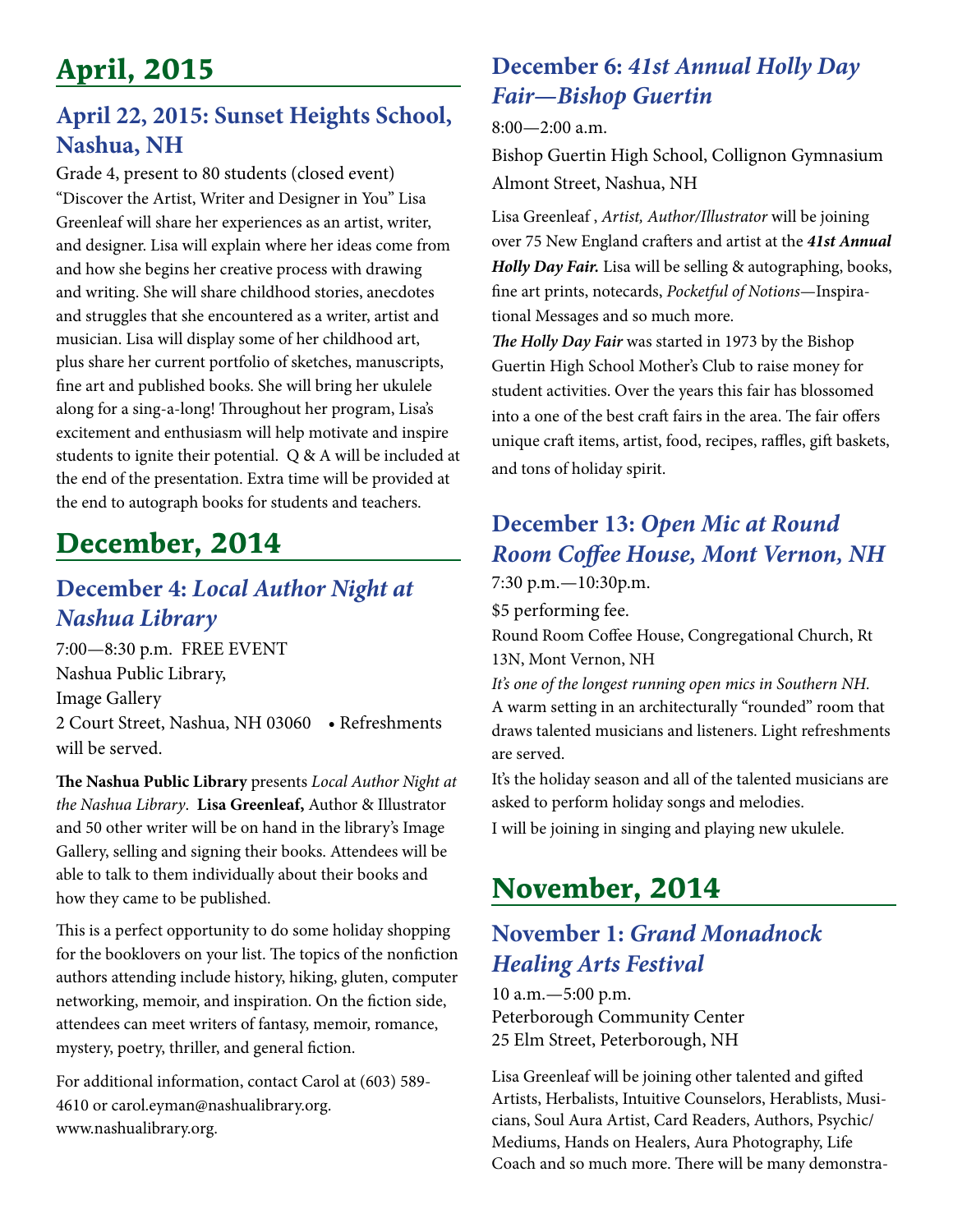tions going on, along with vendors selling their unique gifts, crystals, books, jewerly, readings & much more.

Lisa will also be one of the guest speakers @ 4:00. Lisa loves inspiring so my topic is, *"Spread Your Wings and Discover Your Own Inner Strength—Just Breathe & Believe."* Stop by my *Greenleaf Arts & Healing* exhibit and say hello and receive a free inspirational message.

## **November 8:** *Ashley's Hallmark Holiday Open House, Plaistow, NH*

#### 10:00 a.m.—2:00 a.m.

Lisa Greenleaf, *Author, Illustrator and Artist* will be autographing books and talking with her new and returning fans. Plus Bob Pope, *guitarist* will be entertaining festive melodies to make your holiday season warm and bright. This is Ashley's Hallmark Annual Holiday Open House which begins this Friday! 20% off the ENTIRE store (some small exclusions apply, not valid on sale/promotional items). Specials galore! Register to wins!

## **November 8: O***pen Mic at Round Room Coffee House, Mont Vernon, NH*

7:30 p.m.—10:30p.m. 4 South Main St., Mont Vernon, NH \$5 performing fee. Round Room Coffee House, Congregational Church, Rt 13N, Mont Vernon, NH

*It's one of the longest running open mics in Southern NH.* A warm setting in an architecturally "rounded" room that draws talented musicians and listeners. Light refreshments are served.

The main feature will be **Bob Pope**, *guitarist & vocalist* and his daughter, **Currie** *vocalist,* singing and performing, classical/flamenco, folk, light rock and more.Many other amazing & talents musicians will be performing throughout the evening. I will be singing and playing my new ukulele.

## **November 15:** *The Perley PTA Holiday Fair—Fund Raising Event*

9:00 a.m. — 3:00 p.m.

51 North Street, Georgetown, MA

Lisa Greenleaf , *Artist, Author/Illustrator* will be joining over 40 vendors at *the Perley Holiday Fair*. Lisa will be selling & autographing, books, fine art prints, notecards, *Pocketful of Notions—Inspirational Messages* and so much more. There is something for everyone at *the Perley Holiday Fair*. Do some holiday shopping, enjoy music and food, take a stroll down the cookie walk, visit Granny's attic, check out the staff bakery, and get your groove on. Kids can enjoy getting their faces painted, creating masterpieces in the Elf craft room, and taking pictures with Santa.

## **November 21:** *The Acoustic Cafe @ Groton's Main Street Cafe*

#### 7:00–10/11 p.m.

Main feature will be *Folk River Run*, guitarists and voicalists are Bob Pope, Craig Engel, Steve Abdu, and Curran Pope-Konner. Many other amazing & talents musicians will be performing throughout the evening. Lisa Greenleaf will be singing and play my new ukulele too. Come and enjoy dinner and listen to live music. The cafe has a BYOB license. If you are interested in performing contact. Gail at gstarp@aol.com http://mainstreetcafegroton.com/music.html

# **October, 2014**

## **October 6:** *Musical Performance at Lake Forest Country Day School, Lake Forest, IL*

8:30—10:00 a.m.

Grades preK — 1st grades

Musicians Lisa Greenleaf and Bob Pope. Entertained children, teachers and parents in a morning sing-a-long. With their guitar, ukulele and their voices, they entertained children with, *Puff the Magic Dragon, Lady Bug Picnic, Twinkle Little Star, I've Been Working on the Railroad, I'm a Little Tea Pot*. They had the children singing, smiling and laughing.

# **September, 2014**

## **September 27:** *Integrated Energy Therapy® (IET) Basic Level Class*

9:30 a.m. – 6:00 p.m. at the Villages at Kessler Farm 71 Kessler Farm Drive, Nashua, NH 03063

Come and learn IET Basic Level with **Lisa Greenleaf,** *Master Instructor, IET* is one of the next generation, hands-on,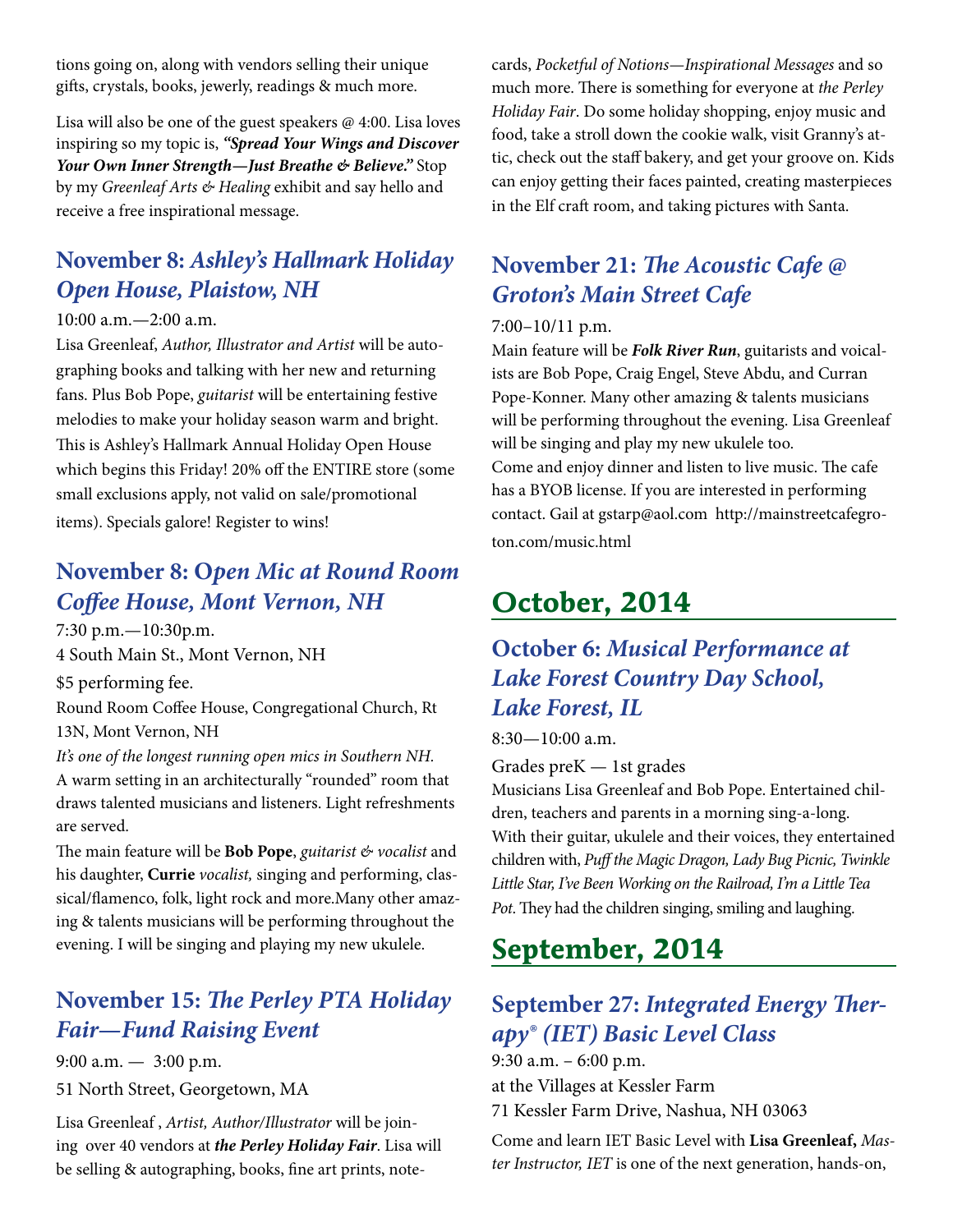power energy therapy systems that gets the "issues out of your tissues" for good.

- You will learn how to connect with angels
- Learn powerful healing techniques
- Accelerate your spiritual growth

• Discover your life's purpose...and so much more!

For more information click here

http://www.lisagreenleafenergy.com/#!services-classesworkshops/cr2d

## **August, 2014**

### **August 9:** *"A Women's Day of Positivity"*

9:30—2:45 p.m.

Blackthorne Publick House

402 Turnpike Street, Rout 138, South Easton, MA 02375

Host, Debby Hoffman Adair will kick off the program with "*Finding Your Voice in a Sometimes Noisy World"* Guest Speakers, Ingrid Dinter: *"My Voice...Why Do I Struggle so much to Find it?"*

**Lisa Greenleaf,** *"Breathe and Believe,"* Lisa's inspirational story of childhood struggles will have you glued to your seat with anticipation. Finding unknown hidden strengths and determination, she persevered and ultimately discovered her passion for art, music and her unique connection with her angels and spirit guides. Her program is filled with anecdotes, messages and tools she uses to help overcome challenges and obstacles and will show you how you can use them too. With Lisa's stories, music and laughter, you can be sure your day will end on a positive high note, "Breathing and Believing," in a very big way. *Lisa Greenleaf is an award winning, Author/Illustrator, Motivational Speaker, Intuitive & Artist.* www.Lisagreenleafenergy.com

# **July, 2014**

### **July 30:** *New England Authors Expo*

Wednesday, July 30, 2014 4—9 p.m. Danversport Yacht Club, Harborview Ballroom 161 Elliott Street, Danvers, MA FREE Admission

Meet author/illustrator Lisa Greenleaf at the New England Authors Expo at the Danversport Yacht Club in Danvers, MA from 4pm to 9pm. Lisa will be available to sign her books, When Rivers Burned: The Earth Day Story, John

Greenleaf Whittier's The Barefoot Boy, Women of the Bay State: 25 Massachusetts Women You Should Know and answer questions about the creative process involved in writing and illustrating books. Lisa also will be selling her fine art giclee prints, notecards and more.

# **June, 2014**

### **June 14:** *Strawberry Festival —The Bridge-Cape Ann*

11:00–4:00p.m. 75 Essex Ave,Gloucester, MA All ages welcome

Lisa Greenleaf will be attending as one of the vendors. Lisa will be talking about energy healing & intuitive guidance. Learn about Reiki, IET and how to breathe and relax. Lisa will be doing free, 8 minute angel readings as well as free 5 minute empowerments. Other vendors attending will be local farmer's market, Cape Ann vendor displays, face painting, live animals, a bouncy house, plus live music and performers at the Strawberry Festival.

## **June 5:** *Hollis Middle School, School Visit, Hollis, NH*

Grade 4, present to 25 students **(closed event)** "An Illustrator/Author's Life—from Sketching to Writing to Publishing"

Lisa Greenleaf will share what it's like to be an artist. Lisa will take the students on her journey from her childhood drawings to her detailed fine art drawings and paintings. She will share the process of where her creative ideas come from and how she begins her illustrations. Lisa will talk about the research she does on both her illustrations and writing. She will present and discuss her portfolio including sketches, fine art, manuscripts, and published books. Q & A will be included at the end of the presentation.

# **May, 2014**

### **May 3:** *Breathe and Believe*

*In the Presence of Positive Women (IPPW)* **presents:** *"Cottage of Inspiring Minds"*

10–2:00p.m.

27 Lyndeborough Road, Amherst, NH

Our featured guest speaker is *Lisa Greenleaf,* Motivational Speaker, Intuitive Medium,